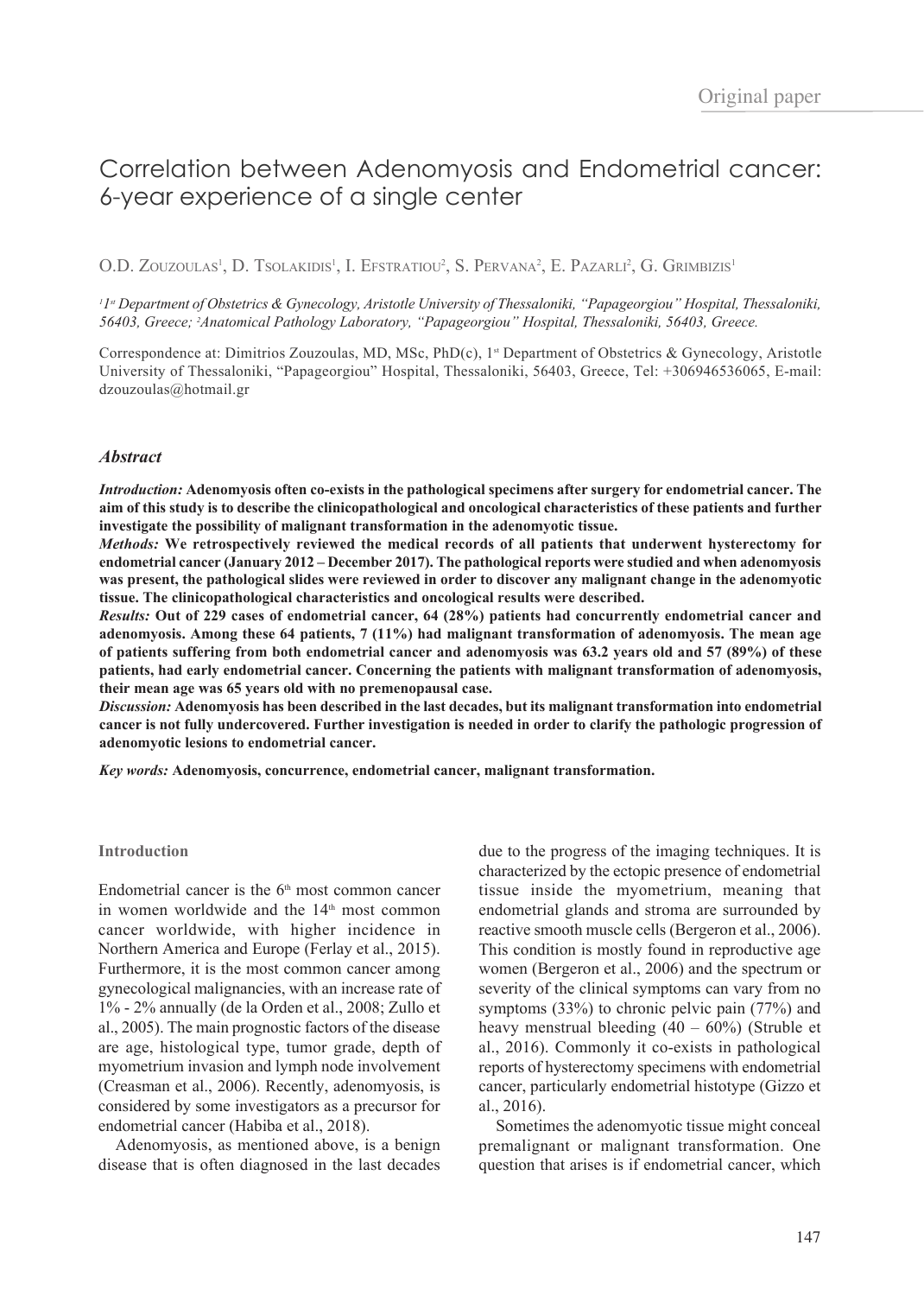arises within the adenomyotic tissue worsens the prognosis and survival of these patients. The aim of this study is to describe the clinicopathological and oncological characteristics of patients suffering simultaneously from these two pathologic entities, endometrial cancer – and adenomyosis, and further investigate the malignant transformation of the adenomyotic tissue.

# **Methods**

## *Design, patients and inclusion criteria*

We retrospectively reviewed the medical records of all patients (N=273) that underwent surgery for endometrial cancer from January 2012 until December 2017 in our clinic. After the inclusion and exclusion criteria for this study were set, we identified 229 patients eligible for further analysis. Inclusion criteria were:

Preoperative histological confirmation of endometrial adenocarcinoma (curettage)

Preoperative transvaginal ultrasound and detailed medical history

Surgical treatment should include at least hysterectomy

Exclusion criteria were:

Preoperative administration of chemotherapy or endocrine therapy

• Primary tumor in other organs of the body (e.g. ovarian cancer)

Missing important data

The pathological reports of the selected patients (n=229) were extensively studied for adenomyosis, uterine fibroids and endometriosis. When adenomyosis was present, the relevant pathological slides were independently reviewed by two expert pathologists in order to discover any premalignant or malignant transformation in the adenomyotic tissue. Adenomyosis was defined as the presence of endometrial glands and stroma inside the myometrium, with a minimum distance of 4 μm from the endomyometrial junction (Vercellini et al., 2006). However, it is important to distinguish the cases where endometrial cancer invaded the myometrium and the adenomyotic tissue from cases where endometrial cancer co-exists with malignant transformation of the adenomyotic tissue.

All patients underwent hysterectomy with or without pelvic / paraaortic lymphadenectomy and cytological examination of pelvic washing. After the multidisciplinary team meeting, if it was necessary, patients also received adjuvant radiotherapy with or without chemotherapy and of course a close follow-up every 6 months. The clinicopathological characteristics and oncological results were evaluated, in order to understand clinical presentations and prognosis of the two concurrent diseases. Data selections included age, menopausal status, tumor grade and the stage of endometrial cancer, preoperative cancer antigen CA-125 levels and the presence or not of adenomyosis, uterine fibroids and endometriosis.

The patients were divided into two groups according to the coexistence or not of adenomyotic tissue. Group A included women suffering from both endometrial cancer and adenomyosis and Group B women, suffering from endometrial cancer alone. All the aforementioned data were statistically analyzed between the two groups and then Group A was further divided into two subgroups on the basis of malignant transformation of the adenomyotic tissue.

# *Statistics*

The statistical analysis was performed using RStudio. Continuous variables were checked for normality and the accordingly parametric or not parametric tests were applied. Moreover, categorical variables were presented as counts and percentages and chi-square of Fisher exact tests were used for the comparison between the two groups. All results were rounded to one decimal. Statistical significance was set at p-value  $\leq 0.05$ .

## **Results**

After reviewing the medical records of all patients included in this study, the main recorded symptoms of these women were either menstrual disorders, postmenopausal vaginal bleeding or chronic pelvic pain and according to the preoperative ultrasound, thickening of the endometrium was always noted. All 229 patients with endometrial cancer were divided into two groups based on the co-existence or not of adenomyosis: 64 (28%) patients had concurrently endometrial cancer and adenomyosis (Group A) and 165 (72%) patients had only endometrial cancer (Group B). The mean age of women included in Group B was  $64.2 \pm 12.3$  years old and most of them, 138 (83.6%) were postmenopausal. One third of them, 56 (33.95), had concurrent uterine fibroids and suspiciously only 2 (1.2%) presented endometriotic lesions in the genital system. Most of them, 106 (77.4%), had CA125 levels (<35.0 U/ml) within the normal limits.

On the other hand, women from Group A (concurrent endometrial cancer and adenomyosis) had a mean age of  $63.2 \pm 9.4$  years old and the majority of them, 56 (87.5%) were also postmenopausal. Uterine fibroids were present at 25 (39.1%) patients and again only 2 (3.1%) had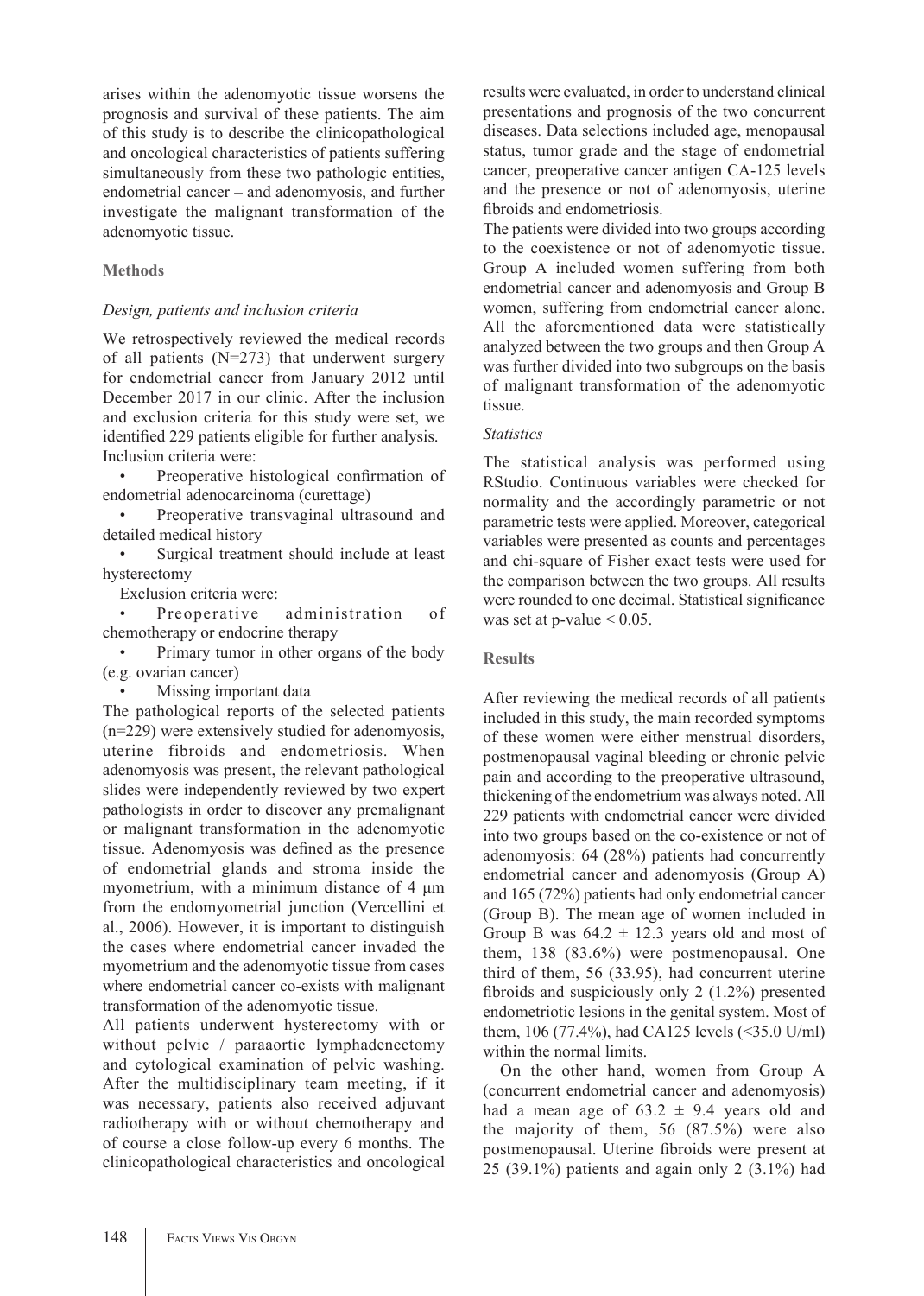endometriosis. CA125 levels were found increased  $($ >35.0 U/ml) only in a few patients, 10 (19.6%), as well. The most important data, which play a prognostic role, were the stage of the disease at the time of the diagnosis and the tumor grade, which were retrieved. In Group A most of the patients, 57 (89%), had early endometrial cancer (FIGO stage IA-IB). This presented a statistically significant difference from Group B (p-value  $\leq$  0.05), who presented with advanced endometrial cancer (FIGO stage II-III). Furthermore, from Group A, 22 (34.4%) women had grade I, 36 (56.2%) grade II and only 6 (9.4%) had grade III tumors. So, 2/3 of the patients presented with grade I-II tumors, which was statistically significant different compared to Group B patients (p-value  $\leq$  0.05), who had more grade III tumors (40; 24.3%). All the above-mentioned data are presented in Table I.

Moreover, patients from Group A were divided into two groups for further analysis. GroupA1: 57 (24.9%) patients with endometrial cancer and adenomyosis. Group A2: 7 (3.1%) patients with concurrent endometrial cancer and malignant transformation of the adenomyotic tissue. The slides were independently reviewed by two pathologists, in order to confirm that the cancerous originated from the malignant transformation of the adenomyotic tissue and not from the endometrial cancer invasion to the myometrium. The mean age of the patients with malignant transformation of the adenomyosis was  $65 \pm 10.1$  years old with no premenopausal case. The majority, 6 (85.7%), of the patients had early endometrial cancer (FIGO stage I) with various tumor grades [grade I: 2 (28.6%), grade II: 3 (42.8%), grade III: 2 (28.6%)]. Only 2 (33.3%) cases had elevated CA125, not over 100 U/ml. There was no statistically significant difference between the two subgroups in any of the above-mentioned data. All results are shown in Table II.

Concerning the survival rates, through the follow-up of these patients, there was only 1 case of recurrence, a woman who had FIGO stage III disease at the time of the diagnosis, and none death due to cancer until now.

#### **Discussion**

Adenomyosis has been increasingly diagnosed in the last decades, due to the new non-invasive diagnostic techniques. Interestingly, there has been an ongoing search on whether its co-existence with endometrial cancer is of clinical significance, because of the nature of this benign disease. The aim of our study was to investigate whether the presence of adenomyotic tissue has an impact on the FIGO stage and therefore the prognosis of endometrial cancer. In our study, 64 (28%) out of 229 patients with endometrial cancer, had coexisting adenomyosis, which is higher compared to the reported results (18.9%) found by Mao et al. (2017). However, it was mentioned in the largest review in the literature (Habiba et al., 2018), that it is difficult to estimate the exact prevalence of the disease, due to the lack of large case-series and the

|                                     | EC with adenomyosis<br>$(N=64)$ | EC without adenomyosis<br>$(N=165)$ | P-value     |
|-------------------------------------|---------------------------------|-------------------------------------|-------------|
| Age (years)                         | $63.2 \pm 9.4$                  | $64.2 \pm 12.3$                     | 0.26        |
| Menopause                           | 56 (87.5%)                      | 138 (83.6%)                         | 0.46        |
| Co-existing Fibroids                | $25(39.1\%)$                    | 56 (33.9%)                          | 0.46        |
| Co-existing Endometriosis           | $2(3.1\%)$                      | $2(1.2\%)$                          | 0.31        |
| CA125 elevated $(>35 \text{ U/ml})$ | $10(19.6\%)$                    | $31(22.6\%)$                        | 0.65        |
| FIGO Stage                          |                                 |                                     | ${}_{0.05}$ |
| $\mathbf I$                         | 57 (89%)                        | $101(61.2\%)$                       |             |
| $\mathbf{I}$                        | $3(4.7\%)$                      | $30(18.2\%)$                        |             |
| Ш                                   | 3(4.7%)                         | $25(15.1\%)$                        |             |
| IV                                  | $1(1.6\%)$                      | $9(5.5\%)$                          |             |
| Tumor Grade                         |                                 |                                     | ${}< 0.05$  |
| 1                                   | $22(34.4\%)$                    | 38 (23%)                            |             |
| 2                                   | 36 (56.2%)                      | 87 (52.7%)                          |             |
| 3                                   | $6(9.4\%)$                      | 40 (24.3%)                          |             |

Table I. — Characteristics of patients with endometrial cancer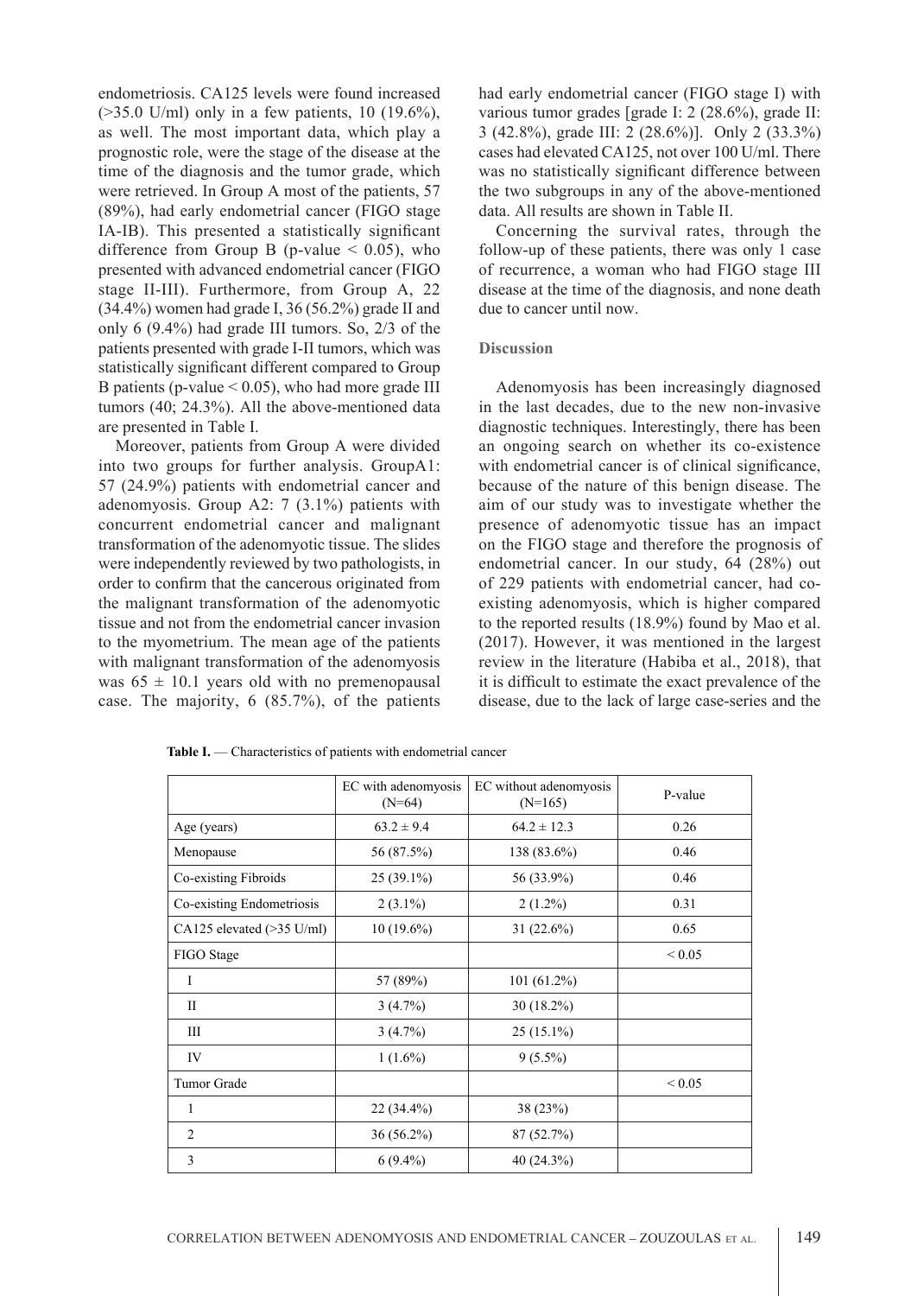|                                     | Adenomyosis without<br>malignant transformation<br>$(N=57)$ | Adenomyosis<br>with malignant<br>transformation $(N=7)$ | P-value |
|-------------------------------------|-------------------------------------------------------------|---------------------------------------------------------|---------|
| Age (years)                         | $63 \pm 9.3$                                                | $65 \pm 10.1$                                           | 0.60    |
| Menopause                           | 49 (86%)                                                    | $7(100\%)$                                              | 0.58    |
| Co-existing Fibroids                | $24(42.1\%)$                                                | $1(14.3\%)$                                             | 0.23    |
| Co-existing Endometriosis           | $1(1.8\%)$                                                  | $1(14.3\%)$                                             | 0.20    |
| CA125 elevated $(>35 \text{ U/ml})$ | $8(17.8\%)$                                                 | $2(33.3\%)$                                             | 0.58    |
| FIGO Stage                          |                                                             |                                                         | 0.57    |
| I                                   | 51 (89.5%)                                                  | 6(85.7%)                                                |         |
| $\mathbf{I}$                        | $3(5.3\%)$                                                  | $0(0\%)$                                                |         |
| Ш                                   | $2(3.5\%)$                                                  | $1(14.3\%)$                                             |         |
| IV                                  | $1(1.7\%)$                                                  | $0(0\%)$                                                |         |
| <b>Tumor Grade</b>                  |                                                             |                                                         | 0.19    |
| 1                                   | $20(35.1\%)$                                                | $2(28.6\%)$                                             |         |
| $\overline{c}$                      | 33 (57.9%)                                                  | $3(42.8\%)$                                             |         |
| 3                                   | 4(7%)                                                       | $2(28.6\%)$                                             |         |

**Table II.** — Characteristics of patients with adenomyosis malignant transformation

different methods used by the researchers to diagnose adenomyosis. The mean age of the patients with concurrent endometrial cancer and adenomyosis was approximately 63 years old and the majority of them were postmenopausal. This finding is in accordance with the fact that endometrial cancer appears in the later life stages, but not with the fact that adenomyosis is a disease appearing earlier in reproductive age (Erkilinç et al., 2018). Also, the mean age reported in our study is higher from what the other authors found (Mao et al., 2017; Aydin et al., 2018; Erkilinç et al., 2018).

Moreover, on further analyses between the two groups, which were rather homogeneous, a statistically significant difference was found at the FIGO stage and the tumor grade. Patients with concurrent endometrial cancer and adenomyosis suffered from earlier endometrial cancer and lower grade tumors, which results in better prognosis and higher survival rates. This is in agreement with the current opinion that adenomyosis-associated endometrial cancer has a more favorable prognosis and might be a result of early diagnosis, due to the prominent symptoms of the two diseases (Habiba et al., 2018). On the other hand, the above-mentioned finding supports the idea, proposed by other authors (Koshiyama et al., 2004; Musa et al., 2012; Matsuo et al., 2014; Erkilinç et al., 2018), that adenomyosis can play a significant role as a prognostic factor in endometrial cancer, through its protective barrier effect to myometrial invasion of the tumor. Furthermore, our study included all histological subtypes, increasing the accuracy of our results,

which was also suggested by Erkilinc S. et al. (2018). However, these results remain controversial, because other authors found adenomyosis as a risk factor for myometrial invasion and hence for worse prognosis ( Ismiil et al., 2007; Taneichi et al., 2014; Aydin et al., 2018). The most prominent explanation is that adenocarcinoma involving adenomyotic tissue gains an "advantage" for more aggressive spread, due to the larger contact space with the endometrium (Ismiil et al., 2007). However, it is important to mention that the study from Ismiil et al. has an important limitation, because it includes only grade I endometrial cancer.

Another important issue of our study was to further investigate if there was malignant transformation of the adenomyotic tissue, which is not fully researched, mainly due to the low incidence of this entity and the relative diagnostic problems. Out of 229 patients with endometrial cancer, 7 (3.1%) presented with malignant transformation of the adenomyotic tissue, which is accordance with the rest available literature (Kucera et al., 2011; Mao et al., 2017). Even though adenomyosis is defined as ectopic endometrial tissue inside the myometrium inside the myometrium and the pathogenetic mechanism of malignant transformation of the later is fully described (Koike et al., 2013), the etiology of malignant transformation of adenomyosis is yet not clear, but some authors propose a role of genetic and epigenetic factors (Matsuo et al., 2016). One of the main reasons for this lack of large evidence is that malignant transformation of adenomyosis has no prominent symptoms, no specific clinical, laboratory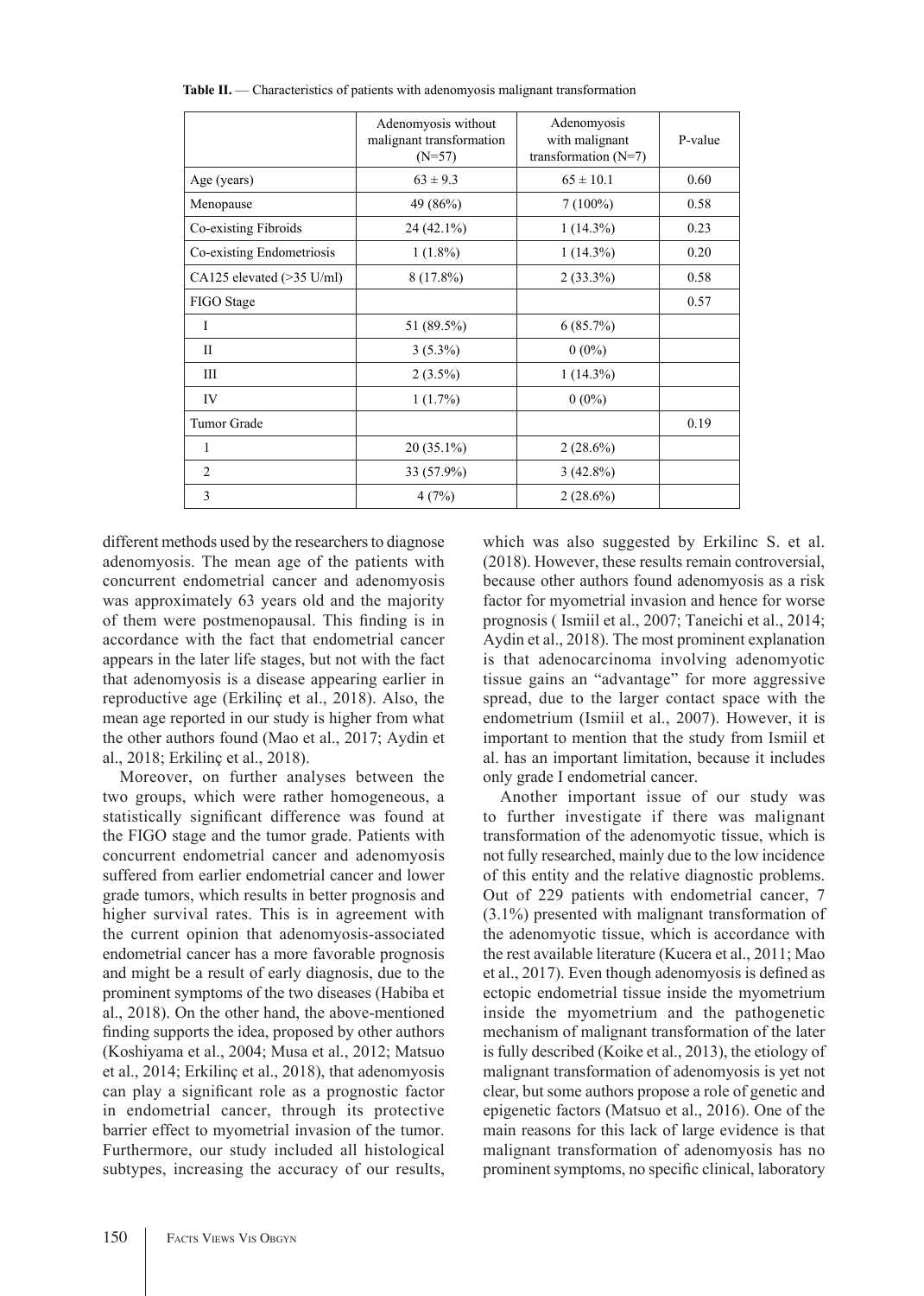or imaging tests for its preoperative diagnosis (Mao et al., 2017). So, the diagnosis is established postoperatively, based on both Sampson's ("Endometrial cancer (cancer of the lining of the womb) statistics | World Cancer Research Fund International," n.d.) standard and Scott's (Scott, 1953) supplementary criteria: no cancerous foci in endometrium or other pelvic sites, which distinguish that the malignant lesion is originated from the adenomyosis and not from the myometrial invasion / presence of benign adenomyosis around the malignant lesion / evidence of gland structure transformed for benign to malignant. The available literature on this topic is controversial, because it is based on studies with small samples. Our series is one of the biggest and showed no statistically significant differences between the two subgroups. Women suffering from adenomyosis malignant transformation did not seem to have a worse prognosis, which is in agreement with other authors (Mittal and Barwick, 1993), who argue that there is no adverse effect in the survival rates of these women. On the other hand, Matsuo et al. (2016) argues that there is a clear negative impact from the malignant transformation of the adenomyotic tissue, based on several possibilities. However, the results of the aforementioned study should be carefully interpreted, because the 46 patients with adenomyosis and malignant transformation were pooled after a review of the literature, so there is no reassurance that pathological slides were reviewed by expert pathologists, who took into consideration all the aforementioned criteria. In contrast, in our study when adenomyosis was present in the pathological reports of patients with endometrial cancer, the relevant slides were reviewed by two independent expert pathologists, who distinguish the cases with adenomyosis foci only from others with adenomyosis foci and malignant transformation, which strengthens the power of the results.

Last but not least, the possible limitations of our study are its retrospective nature and the presence of some potential confounding factors, such as comorbidities. So, further investigation is needed in order to clarify the pathologic progression of adenomyotic lesions to endometrial cancer, the associated prognosis of this disease and the estrogen status of these malignant lesions.

#### Conflict of interest:

The authors declare that they have no conflict of interest. Funding: No funding is provided for the study.

#### **References**

Aydin HA, Toptas T, Bozkurt S et al. Impact of coexistent adenomyosis on outcomes of patients with endometrioid endometrial cancer: a propensity score-matched analysis. Tumori. 2018:104, 60-5.

- Bergeron C, Amant F, Ferenczy A. Pathology and physiopathology of adenomyosis. Best Pract Res Clin Obstet Gynaecol. 2006;20:511-21.
- Creasman WT, Eddy GL. Recent advances in endometrial cancer. Semin Surg Oncol. 1990;6:339-42.
- Creasman WT, Odicino F, Maisonneuve P et al. Carcinoma of the corpus uteri. FIGO 26th Annual Report on the Results of Treatment in Gynecological Cancer. Int J Gynaecol Obstet. 2006;95: Suppl 1, S105-43.
- de la Orden, S.G., Reza, M.M., Pérez, T. et al. Laparoscopic Hysterectomy in the Treatment of Endometrial Cancer: A Systematic Review. J. Minim. Invasive Gynecol. 2008; 15, 395–401.
- Endometrial cancer (cancer of the lining of the womb) statistics | World Cancer Research Fund International [WWW Document], n.d. URL https://www.wcrf.org/int/cancerfacts-figures/data-specific-cancers/endometrial-cancercancer-lining-womb-statistics (accessed 9.2.18).
- Erkilinç S, Taylan E, Gülseren V et al. The Effect of Adenomyosis in Myometrial Invasion and Overall Survival in Endometrial Cancer. Int J Gynecol Cancer. 2018; 28:145-51.
- Ferlay, J., Soerjomataram, I., Dikshit, R., Eser, S., Mathers, C., Rebelo, M., Parkin, D.M., Forman, D., Bray, F., 2015. Cancer incidence and mortality worldwide: sources, methods and major patterns in GLOBOCAN 2012. Int. J. cancer 136, E359-86.
- Gizzo S, Patrelli TS, Dall'asta A et al. Coexistence of adenomyosis and endometrioid endometrial cancer: Role in surgical guidance and prognosis estimation. Oncol Lett. 2016;11:1213-9.
- Habiba M, Pluchino N, Petignat P et al. Adenomyosis and Endometrial Cancer: Gynecol. Obstet Invest. 2018;83:313-28.
- Ismiil N, Rasty G, Ghorab Z et al. Adenomyosis involved by endometrial adenocarcinoma is a significant risk factor for deep myometrial invasion. Ann Diagn Pathol. 2007;11:252-7.
- Koike N, Tsunemi T, Uekuri C et al. Pathogenesis and malignant transformation of adenomyosis (Review). Oncol Rep. 2013;29:861-7.
- Koshiyama M, Okamoto T, Ueta M. The relationship between endometrial carcinoma and coexistent adenomyosis uteri, endometriosis externa and myoma uteri. Cancer Detect Prev. 2004;28:94-8.
- Kucera E, Hejda V, Dankovcik R et al. Malignant changes in adenomyosis in patients with endometrioid adenocarcinoma. Eur J Gynaecol Oncol. 2011;32: 182-4.
- Lajer H, Elnegaard S, Christensen RD et al. Survival after stage IA endometrial cancer; can follow-up be altered? A prospective nationwide Danish survey. Acta Obstet Gynecol Scand. 2012;91:976-82.
- Mao X, Zheng W, Mao W. Malignant changes in adenomyosis in patients with endometrial adenocarcinoma. Medicine (Baltimore). 2017;96: e8336.
- Matsuo K, Cahoon SS, Gualtieri M et al. Significance of adenomyosis on tumor progression and survival outcome of endometrial cancer. Ann Surg Oncol. 2014;21:4246-55.
- Matsuo K, Moeini A, Machida H et al. Tumor Characteristics and Survival Outcome of Endometrial Cancer Arising in Adenomyosis: An Exploratory Analysis. Ann Surg Oncol. 2016;23:959-67.
- Mittal KR, Barwick KW. Endometrial adenocarcinoma involving adenomyosis without true myometrial invasion is characterized by frequent preceding estrogen therapy, low histologic grades, and excellent prognosis. Gynecol Oncol. 1993;49:197-201.
- Musa F, Frey MK, Im HB et al. Does the presence of adenomyosis and lymphovascular space invasion affect lymph node status in patients with endometrioid adenocarcinoma of the endometrium? Am J Obstet Gynecol. 2012;207:417.e1-6.
- Scott RB. 1953. Malignant changes in endometriosis. Obstet Gynecol. 1953;2:283-9.
- Struble J, Reid S, Bedaiwy MA. Adenomyosis: A Clinical